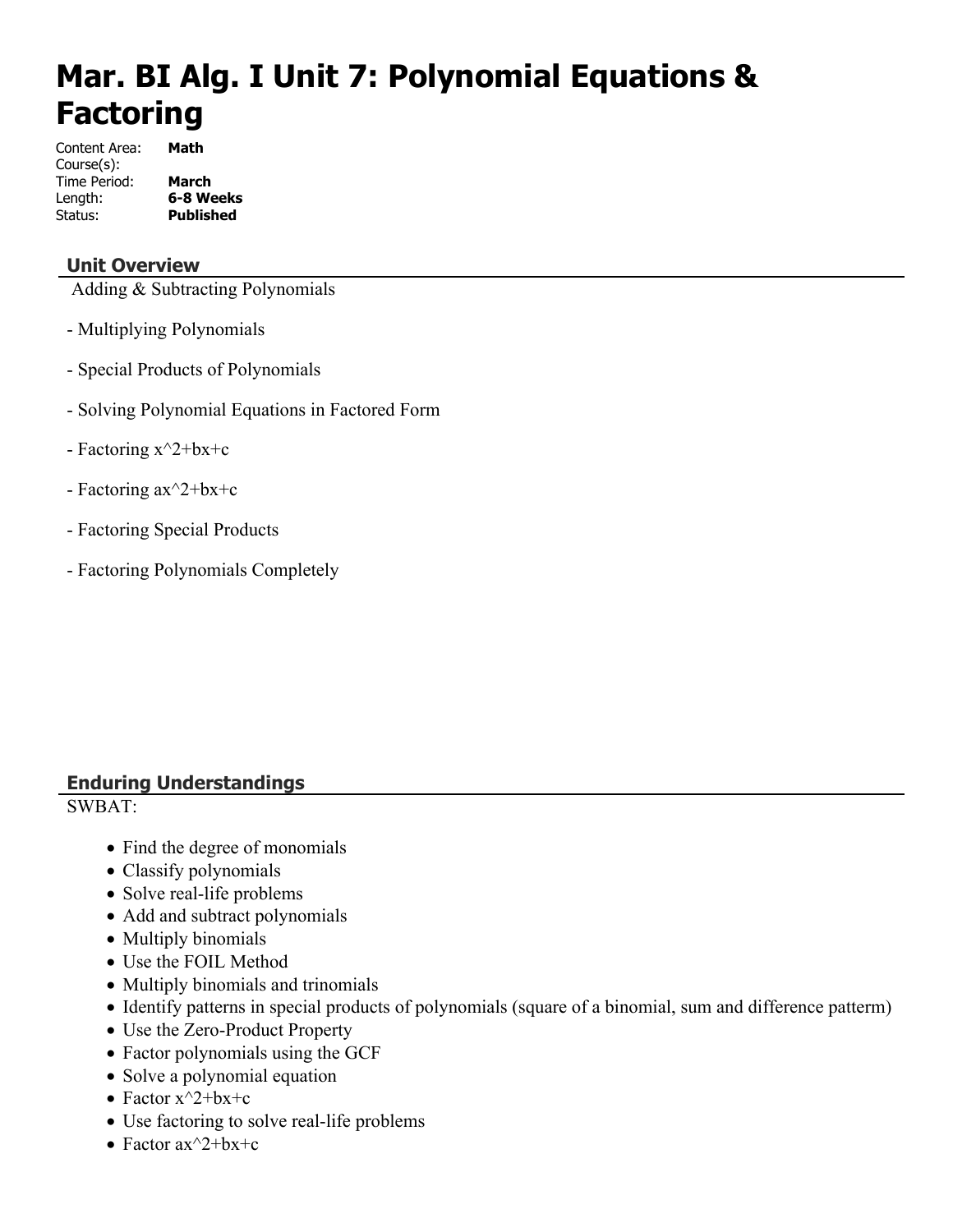- Recognize and factor special products (Difference of Squares & Perfect Square Trinomials)
- Factor a polynomial completely (by Grouping)
- Factor using AC Method

### **Essential Questions**

- How do we add and subtract polynomials?
- How do we multiply two polynomials?
- How can we identify patterns in special products of polynomials?
- How do we solve a polynomial equation?
- How can we factor  $x^2+bx+c$ ?
- How do we use factoring to solve real-life problems?
- How can we factor  $ax^2+bx+c$ ?
- How do we recognize and factor special products (Difference of Squares & Perfect Square Trinomials)?
- How cab we factor a polynomial completely (by Grouping)?
- How do we factor using AC Method?

# **Instructional Strategies & Learning Activities**

- Guided Practice
- Do Now
- Extra Practice & Puzzle Time (Resources)
- Scavenger Hunts
- Coloring Activities
- Task Cards (Around the World)
- Maze Activities
- Quizizz Online Assignments
- Kahoot! Online Games

# **Integration of Career Readiness, Life Literacies and Key Skills**

| TECH.9.4.8.IML.7 | Use information from a variety of sources, contexts, disciplines, and cultures for a specific<br>purpose (e.g., 1.2.8.C2a, 1.4.8.CR2a, 2.1.8.CHSS/IV.8.AI.1, W.5.8, 6.1.8.GeoSV.3.a,<br>6.1.8. Civics DP. 4.b, 7.1. NH. IPRET. 8). |
|------------------|------------------------------------------------------------------------------------------------------------------------------------------------------------------------------------------------------------------------------------|
| TECH.9.4.8.CI.4  | Explore the role of creativity and innovation in career pathways and industries.                                                                                                                                                   |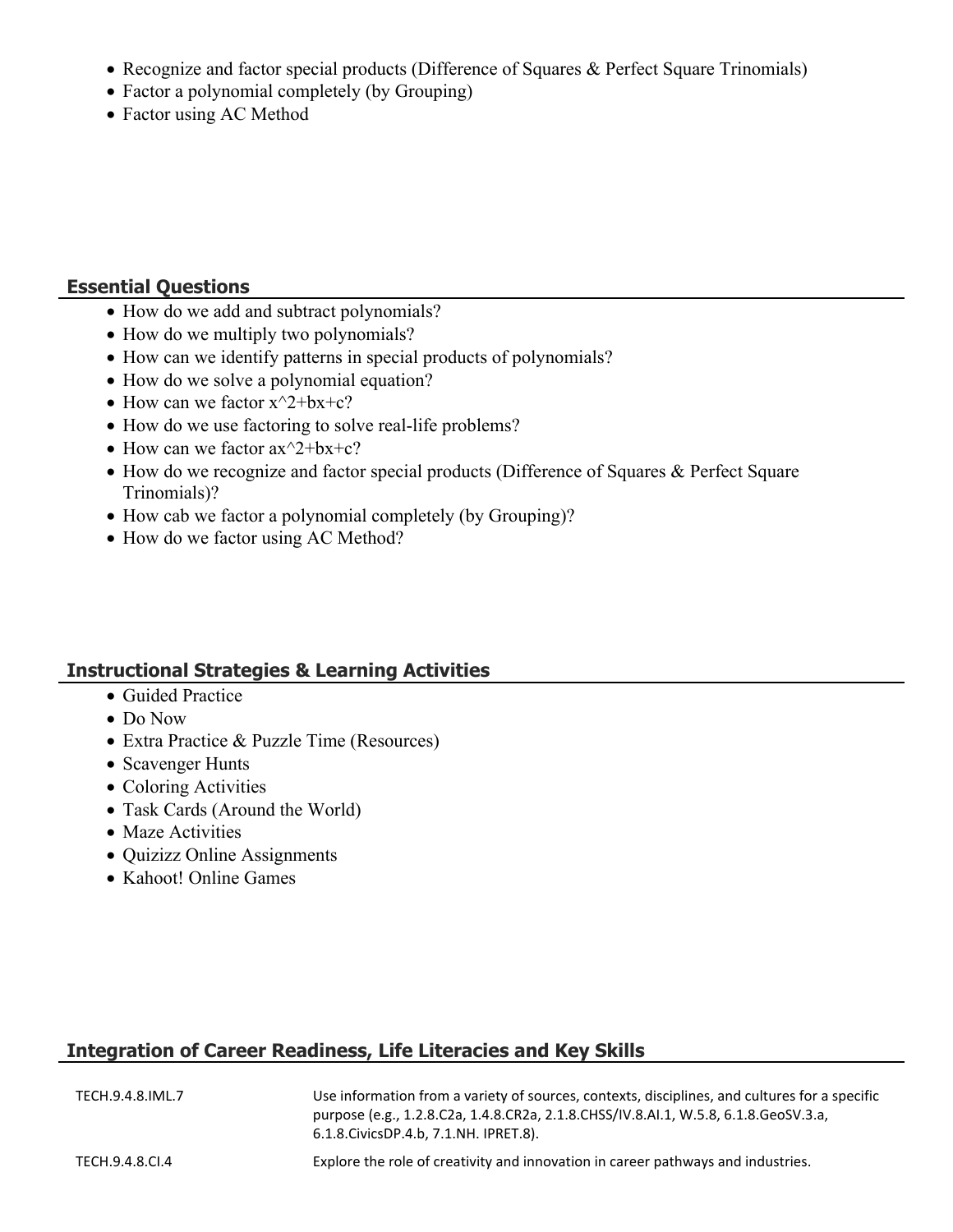|                       | An individual's strengths, lifestyle goals, choices, and interests affect employment and<br>income.                                                                                                                 |
|-----------------------|---------------------------------------------------------------------------------------------------------------------------------------------------------------------------------------------------------------------|
| TECH.9.4.8.IML.12     | Use relevant tools to produce, publish, and deliver information supported with evidence<br>for an authentic audience.                                                                                               |
| WRK.9.2.8.CAP.10      | Evaluate how careers have evolved regionally, nationally, and globally.                                                                                                                                             |
| TECH.9.4.8.GCA.2      | Demonstrate openness to diverse ideas and perspectives through active discussions to<br>achieve a group goal.                                                                                                       |
| <b>TECH.9.4.8.GCA</b> | <b>Global and Cultural Awareness</b>                                                                                                                                                                                |
| WRK.9.2.8.CAP.12      | Assess personal strengths, talents, values, and interests to appropriate jobs and careers to<br>maximize career potential.                                                                                          |
| WRK.9.2.8.CAP.3       | Explain how career choices, educational choices, skills, economic conditions, and personal<br>behavior affect income.                                                                                               |
| TECH.9.4.8.IML.1      | Critically curate multiple resources to assess the credibility of sources when searching for<br>information.                                                                                                        |
| TECH.9.4.8.DC.5       | Manage digital identity and practice positive online behavior to avoid inappropriate forms<br>of self-disclosure.                                                                                                   |
| <b>TECH.9.4.8.CT</b>  | Critical Thinking and Problem-solving                                                                                                                                                                               |
| TECH.9.4.8.TL.2       | Gather data and digitally represent information to communicate a real-world problem<br>(e.g., MS-ESS3-4, 6.1.8.EconET.1, 6.1.8.CivicsPR.4).                                                                         |
| WRK.9.2.8.CAP.2       | Develop a plan that includes information about career areas of interest.                                                                                                                                            |
| TECH.9.4.8.GCA.1      | Model how to navigate cultural differences with sensitivity and respect (e.g., 1.5.8.C1a).                                                                                                                          |
| WRK.9.2.8.CAP.4       | Explain how an individual's online behavior (e.g., social networking, photo exchanges,<br>video postings) may impact opportunities for employment or advancement.                                                   |
| TECH.9.4.8.TL.3       | Select appropriate tools to organize and present information digitally.                                                                                                                                             |
| TECH.9.4.8.IML.3      | Create a digital visualization that effectively communicates a data set using formatting<br>techniques such as form, position, size, color, movement, and spatial grouping (e.g.,<br>6.SP.B.4, 7.SP.B.8b).          |
| <b>WRK.9.2.8.CAP</b>  | <b>Career Awareness and Planning</b>                                                                                                                                                                                |
| WRK.9.2.8.CAP.1       | Identify offerings such as high school and county career and technical school courses,<br>apprenticeships, military programs, and dual enrollment courses that support career or<br>occupational areas of interest. |
| TECH.9.4.8.IML.4      | Ask insightful questions to organize different types of data and create meaningful<br>visualizations.                                                                                                               |
|                       | There are variety of resources available to help navigate the career planning process.                                                                                                                              |
|                       |                                                                                                                                                                                                                     |

# **Technology and Design Integration**

| CS.6-8.8.2.8. TH. 2         | Compare how technologies have influenced society over time.                                                                       |
|-----------------------------|-----------------------------------------------------------------------------------------------------------------------------------|
| CS.6-8.8.1.8.IC.1           | Compare the trade-offs associated with computing technologies that affect individual's<br>everyday activities and career options. |
| $CS.6 - 8.8.2.8$ . ITH $.1$ | Explain how the development and use of technology influences economic, political, social,<br>and cultural issues.                 |
| $CS.6 - 8.8.1.8.DA.1$       | Organize and transform data collected using computational tools to make it usable for a<br>specific purpose.                      |
| CS.6-8.8.2.8.ED.2           | Identify the steps in the design process that could be used to solve a problem.                                                   |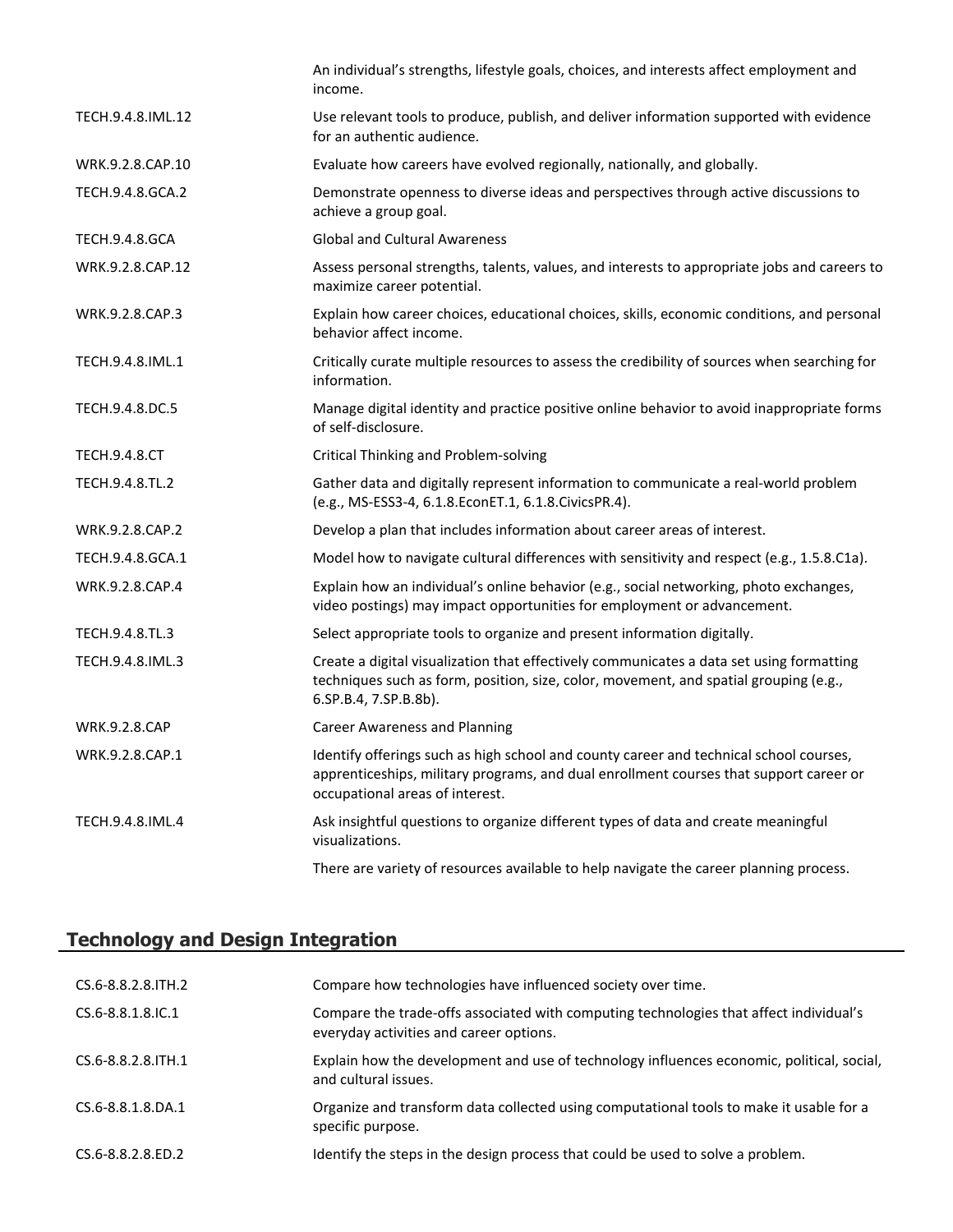| CS.6-8.8.1.8.DA.3 | Identify the appropriate tool to access data based on its file format.                                                          |
|-------------------|---------------------------------------------------------------------------------------------------------------------------------|
| CS.6-8.8.1.8.CS.4 | Systematically apply troubleshooting strategies to identify and resolve hardware and<br>software problems in computing systems. |
| CS.6-8.8.1.8.DA.2 | Explain the difference between how the computer stores data as bits and how the data is<br>displayed.                           |

#### **Interdisciplinary Connections**

| LA.RI.8.1   | Cite the textual evidence and make relevant connections that most strongly supports an<br>analysis of what the text says explicitly as well as inferences drawn from the text.                                                                            |
|-------------|-----------------------------------------------------------------------------------------------------------------------------------------------------------------------------------------------------------------------------------------------------------|
| LA.RI.8.2   | Determine a central idea of a text and analyze its development over the course of the text,<br>including its relationship to supporting ideas; provide an objective summary of the text.                                                                  |
| LA.W.8.1.A  | Introduce claim(s), acknowledge and distinguish the claim(s) from alternate or opposing<br>claims, and organize the reasons and evidence logically.                                                                                                       |
| LA.W.8.1.B  | Support claim(s) with logical reasoning and relevant evidence, using accurate, credible<br>sources and demonstrating an understanding of the topic or text.                                                                                               |
| LA.RI.8.4   | Determine the meaning of words and phrases as they are used in a text, including<br>figurative, connotative, and technical meanings; analyze the impact of specific word<br>choices on meaning and tone, including analogies or allusions to other texts. |
| LA.W.8.1.D  | Establish and maintain a formal style.                                                                                                                                                                                                                    |
| LA.RI.8     | Reading Informational Text                                                                                                                                                                                                                                |
| LA.RI.8.8   | Delineate and evaluate the argument and specific claims in a text, assessing whether the<br>reasoning is sound and the evidence is relevant and sufficient; recognize when irrelevant<br>evidence is introduced.                                          |
| LA.W.8.1.E  | Provide a concluding statement or section that follows from and supports the argument<br>presented.                                                                                                                                                       |
| LA.SL.8.1.C | Pose questions that connect the ideas of several speakers and respond to others'<br>questions and comments with relevant evidence, observations, and ideas.                                                                                               |
| LA.SL.8.1.D | Acknowledge new information expressed by others, and, when warranted, qualify or<br>justify their own views in light of the evidence presented.                                                                                                           |

#### **Differentiation**

- Understand that gifted students, just like all students, come to school to learn and be challenged.
- Pre-assess your students. Find out their areas of strength as well as those areas you may need to address before students move on.
- Consider grouping gifted students together for at least part of the school day.
- Plan for differentiation. Consider pre-assessments, extension activities, and compacting the curriculum.
- Use phrases like "You've shown you don't need more practice" or "You need more practice" instead of words like "qualify" or "eligible" when referring to extension work.
- Encourage high-ability students to take on challenges. Because they're often used to getting good grades, gifted students may be risk averse.
- **Definitions of Differentiation Components**:
	- o Content the specific information that is to be taught in the lesson/unit/course of instruction.
	- o Process how the student will acquire the content information.
	- o Product how the student will demonstrate understanding of the content.
	- o Learning Environment the environment where learning is taking place including physical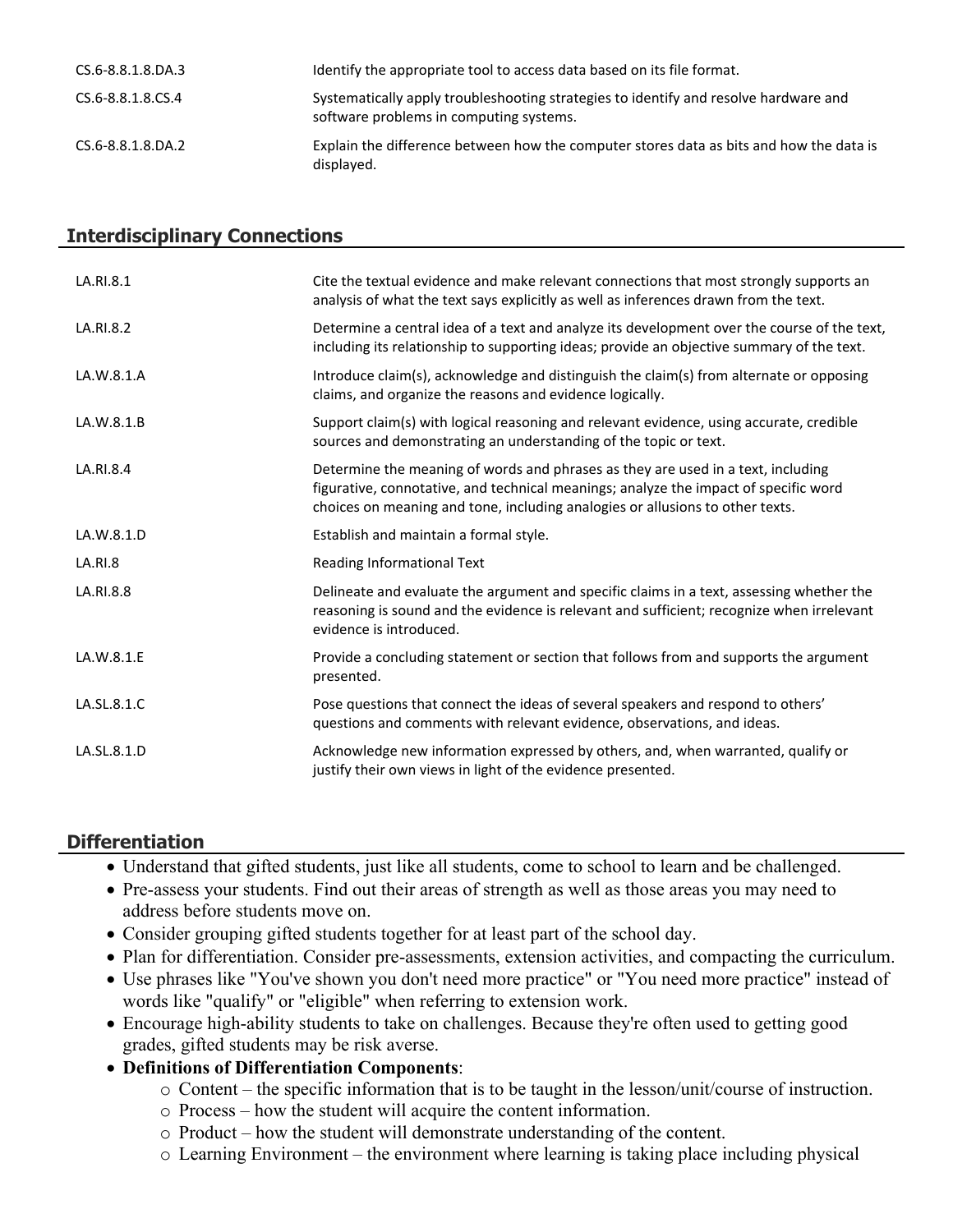#### location and/or student grouping

### **Differentiation occurring in this unit:**

Additional support for stuggling learners will be available.

Challenges will be offered to students requiring additional depth of knowledge.

#### **Modifications & Accommodations**

Refer to QSAC EXCEL SMALL SPED ACCOMMOCATIONS spreadsheet in this discipline.

#### **Modifications and Accommodations used in this unit:**

IEP and 504 accommodations will be utilized.

# **Benchmark Assessments**

**Benchmark Assessments** are given periodically (e.g., at the end of every quarter or as frequently as once per month) throughout a school year to establish baseline achievement data and measure progress toward a standard or set of academic standards and goals.

#### **Schoolwide Benchmark assessments:**

Aimsweb benchmarks 3X a year

Linkit Benchmarks 3X a year

#### **Additional Benchmarks used in this unit:**

# **Formative Assessments**

Assessment allows both instructor and student to monitor progress towards achieving learning objectives, and can be approached in a variety of ways. **Formative assessment** refers to tools that identify misconceptions, struggles, and learning gaps along the way and assess how to close those gaps. It includes effective tools for helping to shape learning, and can even bolster students' abilities to take ownership of their learning when they understand that the goal is to improve learning, not apply final marks (Trumbull and Lash, 2013). It can include students assessing themselves, peers, or even the instructor, through writing, quizzes, conversation, and more. In short, formative assessment occurs throughout a class or course, and seeks to improve student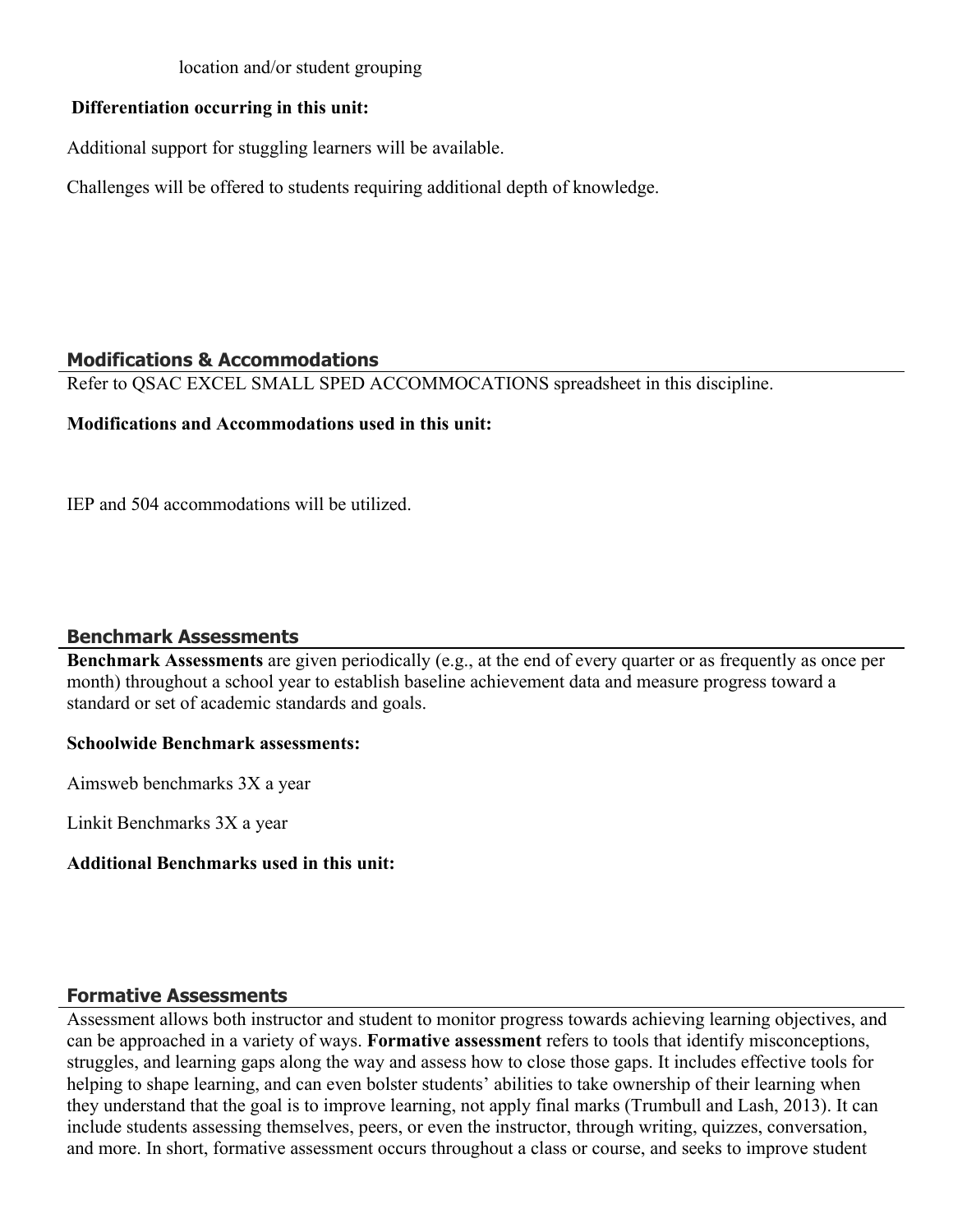achievement of learning objectives through approaches that can support specific student needs (Theal and Franklin, 2010, p. 151).

#### **Formative Assessments used in this unit:**

- Kahoot! Games
- Quizizz Games
- Homework
- $\bullet$  Q & A
- Scavenger Hunts
- Coloring Activities
- Task Cards
- Partner Activities

# **Summative Assessments**

**Summative assessments** evaluate student learning, knowledge, proficiency, or success at the conclusion of an instructional period, like a unit, course, or program. Summative assessments are almost always formally graded and often heavily weighted (though they do not need to be). Summative assessment can be used to great effect in conjunction and alignment with formative assessment, and instructors can consider a variety of ways to combine these approaches.

#### **Summative assessments for this unit:**

- Chapter Tests
- Quizzes

# **Instructional Materials**

- 1. Big Ideas Math: Algebra 1: A Common Core Curriculum
- 2. Quizizz
- 3. Kahoot
- 4. Scavenger Hunts
- 5. Task Cards
- 6. Coloring Activities
- 7. Resources Book
- 8. Scientific Calculator
- 9. Graphing Calculator